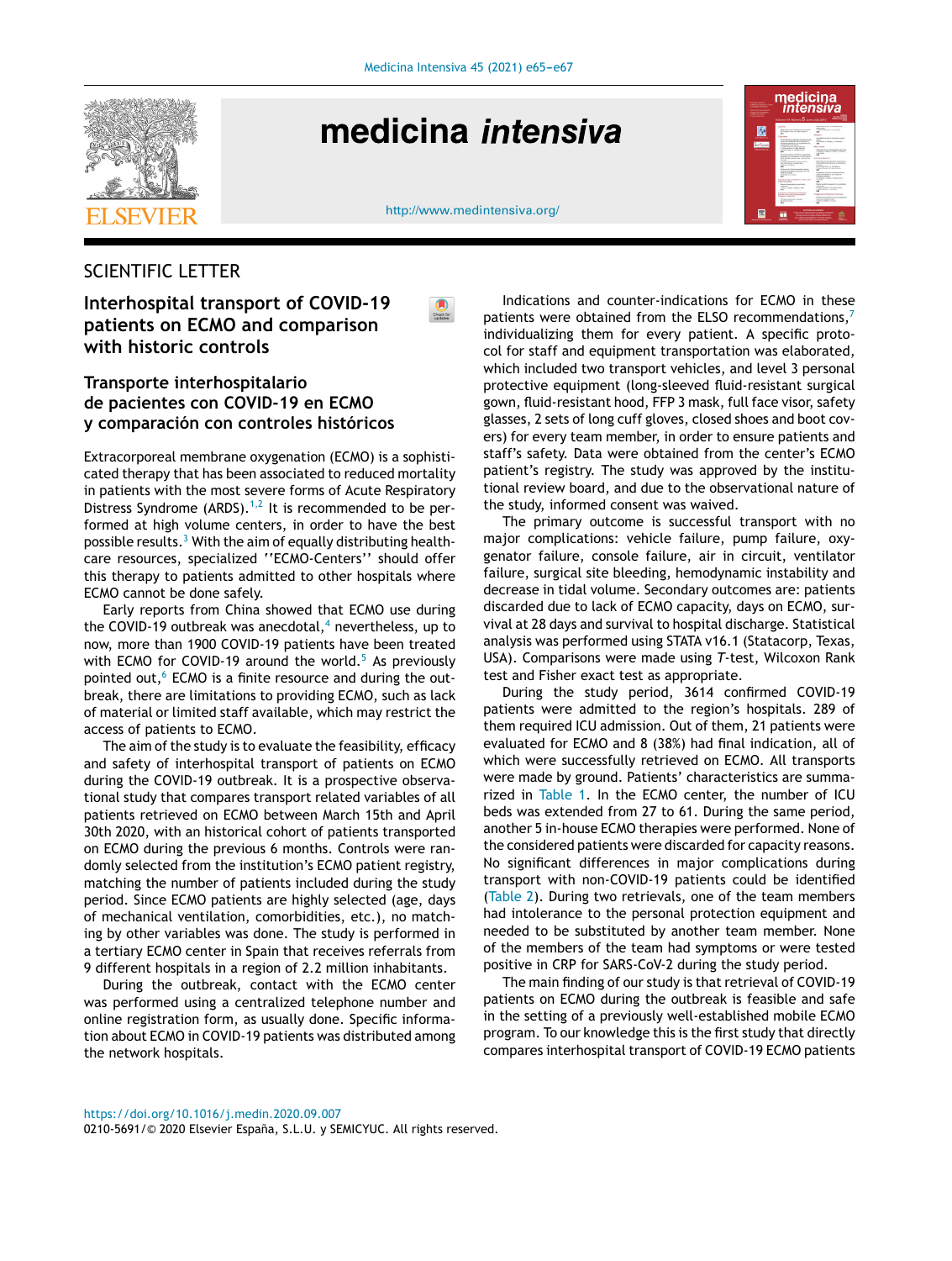#### <span id="page-1-0"></span>**Table 1** Characteristics of patients transported on ECMO.

|                                                                         | NON-COVID 19 $(n=8)$<br>(median, igr) | COVID 19 $(n = 8)$<br>(median, igr) | $\boldsymbol{p}$ |
|-------------------------------------------------------------------------|---------------------------------------|-------------------------------------|------------------|
| Age                                                                     | 54 (38, 60)                           | 54 (53, 59)                         | ns               |
| Sex (male $\%$ )                                                        | 5(62)                                 | 8(100)                              | ns               |
| Mechanical ventilation days before ECMO                                 | 3(2, 3)                               | 7(5, 12)                            | < 0.01           |
| Compliance ( $ml/cmH2O$ )                                               | 28 (24, 36)                           | 42 (27, 48)                         | ns               |
| Murray score                                                            | 3.25(2.5, 3.5)                        | 3(3, 3.25)                          | ns               |
| Prone position before ECMO (%)                                          | 8(100)                                | 8(100)                              | ns               |
| ECMO type (VV %)                                                        | 8(100)                                | 8(100)                              | ns               |
| <b>ECMO</b> configuration<br>Femoral-Femoral (%)<br>Femoral-Jugular (%) | 4(50)<br>1(12)                        | 5(62)<br>3(38)                      | ns               |
| Jugular dual lumen (%)                                                  | 3(38)                                 | 0(0)                                |                  |
| Transport distance (km)                                                 | 170 (112, 225)                        | 122 (112, 170)                      | ns               |
| Transport time (minutes)                                                | 105 (90, 135)                         | 90 (90, 105)                        | ns               |
| Transport staff                                                         | 3(3, 3)                               | 3(3, 3)                             | ns               |
| CT scan on arrival $(\%)$                                               | 8(100)                                | 8(100)                              | ns               |
| Consolidation                                                           | 7(87)                                 | 8(100)                              | ns               |
| Ground glass                                                            | 4(50)                                 | 6(75)                               | ns               |
| Pulmonary embolism                                                      | 0(0)                                  | 1(13)                               | ns               |
| <b>ECMO</b> days                                                        | 11(9, 15)                             | 16(5, 27)                           | ns               |
| Survival 28 days (%)                                                    | 7(87)                                 | 5(62)                               | ns               |
| Survival to hospital discharge (%)                                      | 6(75)                                 | 5(62)                               | ns               |

ns (non-significant) =  $p > 0.05$ . iqr = interquartile range.

|                          | NON-COVID 19 $(n=8)$ $(n, %)$ | COVID 19 $(n=8)$ $(n, %)$ | p  |
|--------------------------|-------------------------------|---------------------------|----|
| Vehicle failure          | 0(0)                          | 2(25)                     | ns |
| Pump failure             | 0(0)                          | 1(12)                     | ns |
| Oxygenator failure       | 0(0)                          | 0(0)                      | ns |
| Console failure          | 1(12)                         | 0(0)                      | ns |
| Air in circuit           | 0(0)                          | 0(0)                      | ns |
| Ventilator failure       | 0(0)                          | 0(0)                      | ns |
| <b>Bleeding</b>          | 0(0)                          | 1(12)                     | ns |
| Decrease in tidal volume | 2(25)                         | 3(38)                     | ns |
| Hemodynamic instability  | 1(12)                         | 1(12)                     | ns |

**Table 2** Transport related complications of patients transported on ECMO.

ns (non-significant) = *p* > 0.05. Variables are defined in table S1 of the supplemental material.

to a historical cohort. ECMO is a life-saving technique that might be useful for treatment of refractory respiratory failure in COVID-19 patients. Nevertheless, up to now, there are insufficient data about their outcomes. Our case series shows a similar survival rate between groups; however, the low number of patients makes data interpretation difficult. Upcoming reports from ELSO, EuroELSO and Critical Care Consortium will shed some light on this issue.

To be pointed out is that COVID-19 patients had more days of mechanical ventilation prior to the start of ECMO. We hypothesize this could be due to a slower evolution of the disease and/or an increase in super-infections due to immunomodulatory therapy used, when compared to other causes of ARDS, which may lead to refractory hypoxemia and/or hypercapnia in a posterior stage. However, late worsening of the respiratory function associated to ventilation induced lung injury is to be ruled out in COVID-19 patients aswell.

Despite the outbreak, all patients considered for ECMO could be retrieved, maintaining the standard of care established by the institution, following the recommendations for safe transport of COVID-19 patients.<sup>[8](#page-2-0)</sup> As previously pointed ou[t](#page-2-0), in patients under mechanical ventilation,<sup>9</sup> the possibility of having the space, staff and stuff is a key factor for having good results in situations where the needs are close to exceed the attention capacity.

In conclusion, transport of COVID-19 patients on ECMO is feasible and safe in a regional ECMO center. More data are necessary to determine the efficacy of ECMO in COVID-19 patients.